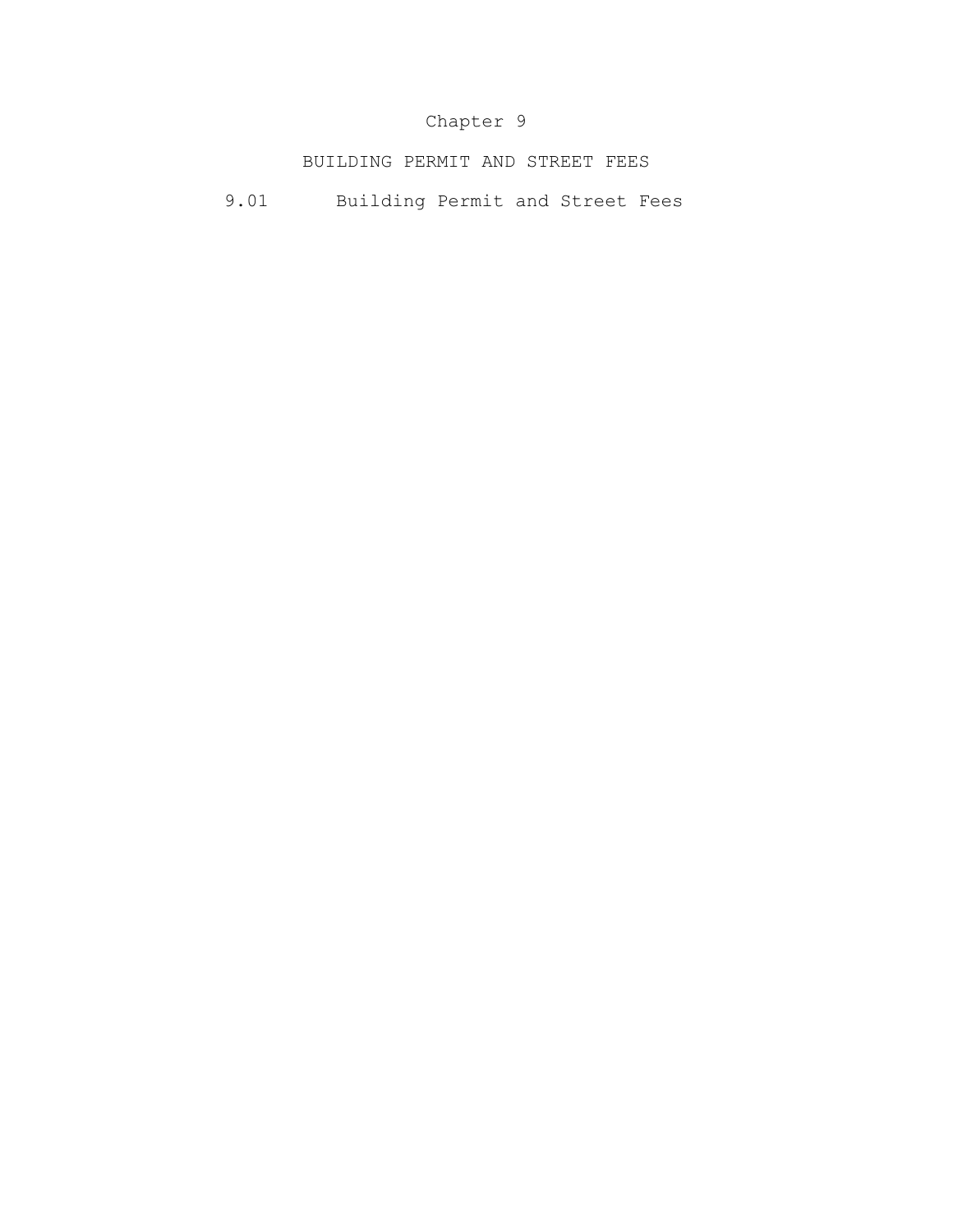9.01 BUILDING PERMIT AND STREET FEES.

In determining fees under this section, the cubic content is defined as that volume of building enclosed by the outer surface of the exterior walls from the top of the building to the roof and in determining costs, all construction shall be included with the exception of heating, air conditioning, electrical or plumbing work.

(a) New Residential Structures and Accessory Buildings.

> (1) All single-family residential buildings including attached garages, basements, crawl spaces, apartments and condominiums 28¢ per square foot.

(2) New detached garages, accessory, or utility buildings not in excess of 150 square feet minimum \$45.00; in excess of 150 square feet but less than 600 sq. ft.- \$115.00; over 600 feet minimum \$150.00.

(3) Permit to start construction of footings and foundations - minimum \$75.00.

(4) Uniform Dwelling Code (UDC) seal - \$45.00.

## (b) Remodel, Alteration and Repair to Existing Single-Family Structures and Accessory Buildings.

(1) Additions, alterations, remodel and major repairs to existing residential structure the greater of 28¢ per square foot or \$5.00 per 1,000 of valuation - minimum \$40.00.

(2) Residing, re-roofing and minor repairs minimum \$40.00.

- (c) New Commercial and Industrial Structures.
	- (1) Inspection only.

(a) General construction - \$7.25 per \$1,000 of value

- (b) Electrical  $$7.25$  per  $$1,000$  of value
- (c) Plumbing \$7.25 per \$1,000 of value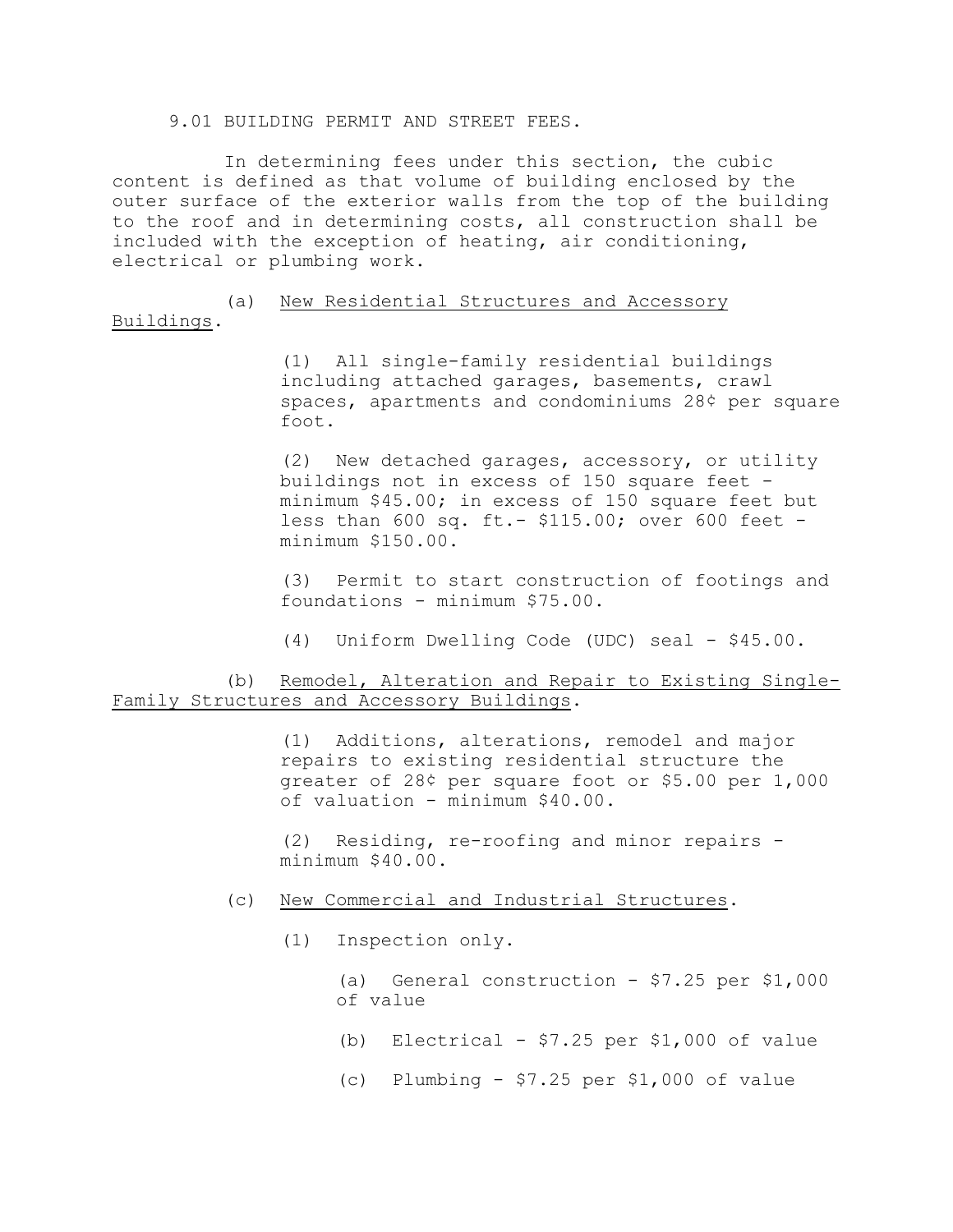- (d) HVAC \$7.25 per \$1,000 of value
- (2) Plan review \$250.00
- (d) Commercial and Industrial Alterations.
	- (1) Inspection only.

(a) General construction - \$7.25 per \$1,000 of value

- (b) Electrical  $$7.25$  per  $$1,000$  of value
- (c) Plumbing  $$7.25$  per  $$1,000$  of value
- (d) HVAC \$7.25 per \$1,000 of value
- (2) Plan review \$250.00
- (e) New Institutional Structures.
	- (1) Inspection only.

(a) General construction - \$2.00 per \$1,000 of value

- (b) Electrical  $$2.00$  per  $$1,000$  of value
- (c) Plumbing \$2.00 per \$1,000 of value
- (d) HVAC \$2.00 per \$1,000 of value
- (2) Plan review \$250.00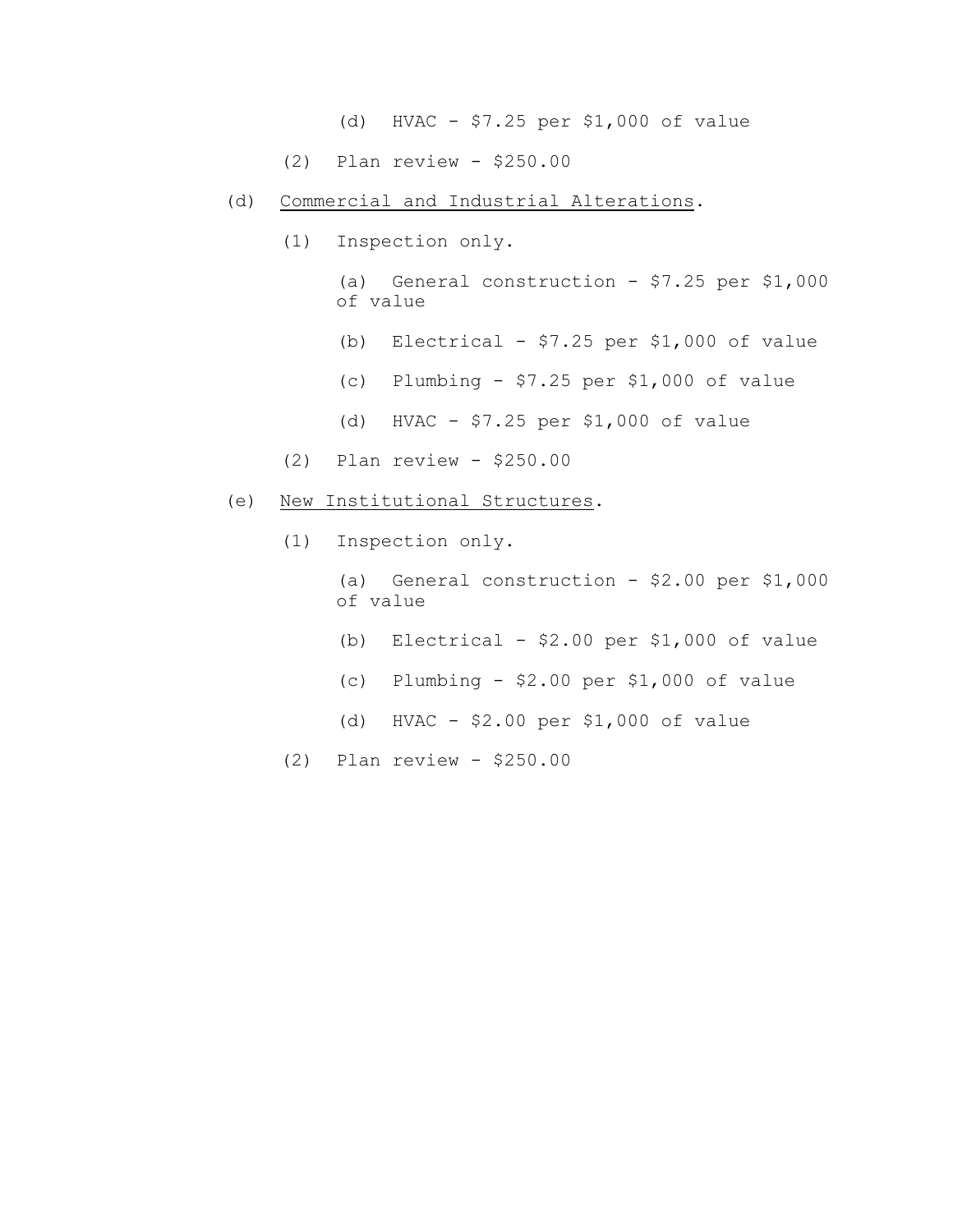- (f) Institutional Alterations.
	- (1) Inspection only.
		- (a) General construction  $-$  \$2.00 per \$1,000 of value
		- (b) Electrical  $$2.00$  per  $$1,000$  of value
		- (c) Plumbing \$2.00 per \$1,000 of value
		- (d) HVAC \$2.00 per \$1,000 of value
	- (2) Plan review \$250.00

(g) New Agricultural Buildings (not dwellings or garages). Not in excess of 15,000 cubic feet - minimum \$15.00. In excess of 15,000 cubic feet - \$1.00 per 1,000 cubic feet.

- (h) New Multi-Family.
	- (1) Inspection only.
		- (a) General construction \$.28 per sq. ft.
		- (b) Electrical \$.04 per sq. ft.
		- (c) Plumbing \$125.00 per unit.
		- (d) HVAC \$.07 per sq. ft.
		- (e) Fireplace \$100.00 per fireplace unit.
	- (2) Plan review \$250.00 per building.
	- (3) Early start permit \$125.00 per building.
- (i) Multi-Family Alterations.
	- (1) Inspection only.

(a) General construction -  $$7.25$  per  $$1,000$ of value

- (b) Electrical  $$7.25$  per  $$1,000$  of value
- (c) Plumbing \$7.25 per \$1,000 of value
- (d) HVAC \$7.25 per \$1,000 of value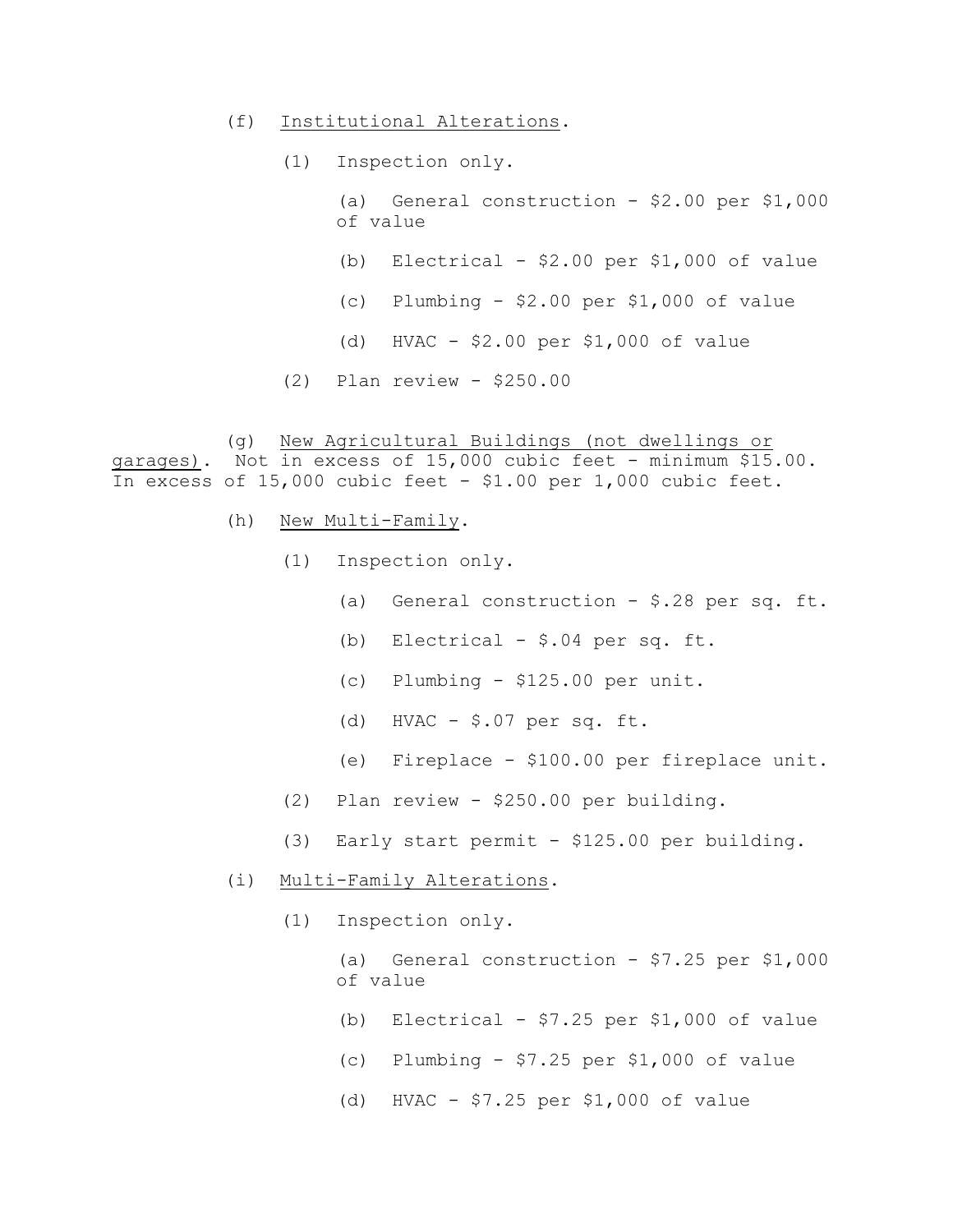(2) Plan review - \$250.00 per building.

(j) In addition to the above schedule of structural inspection fees, there is hereby established a schedule of plumbing, electrical, heating and ventilating fees as follows:

- (1) Plumbing.
	- (a) Sewer connection \$100.00.
	- (b) Water connection from well \$30.00.

(c) Water connection from municipal system - \$100.00

 (d) Inspection for sewer service lateral from building to street connection and for inspection of sewer service lateral relay from Public Service "Y" connection to inspection tee - \$35.00.

 (e) Yard drain - the greater of \$55.00 or .015/sq. ft.

- (f) Residential Irrigation \$300.00
- (g) Manhole Tap \$300.00
- (h) Private Interceptor \$500.00
- (i) Individual connections -

## Schedule

- (1) Automatic washer \$11.00 ea.
- (2) Sinks \$11.00 ea.
- (3) Dishwasher \$11.00 ea.
- (4) Grease traps \$11.00 ea.
- (5) Garbage grinders \$11.00 ea.
- (6) Water closets \$11.00 ea.
- (7) Showers \$11.00 ea.
- (8) Wash basins \$11.00 ea.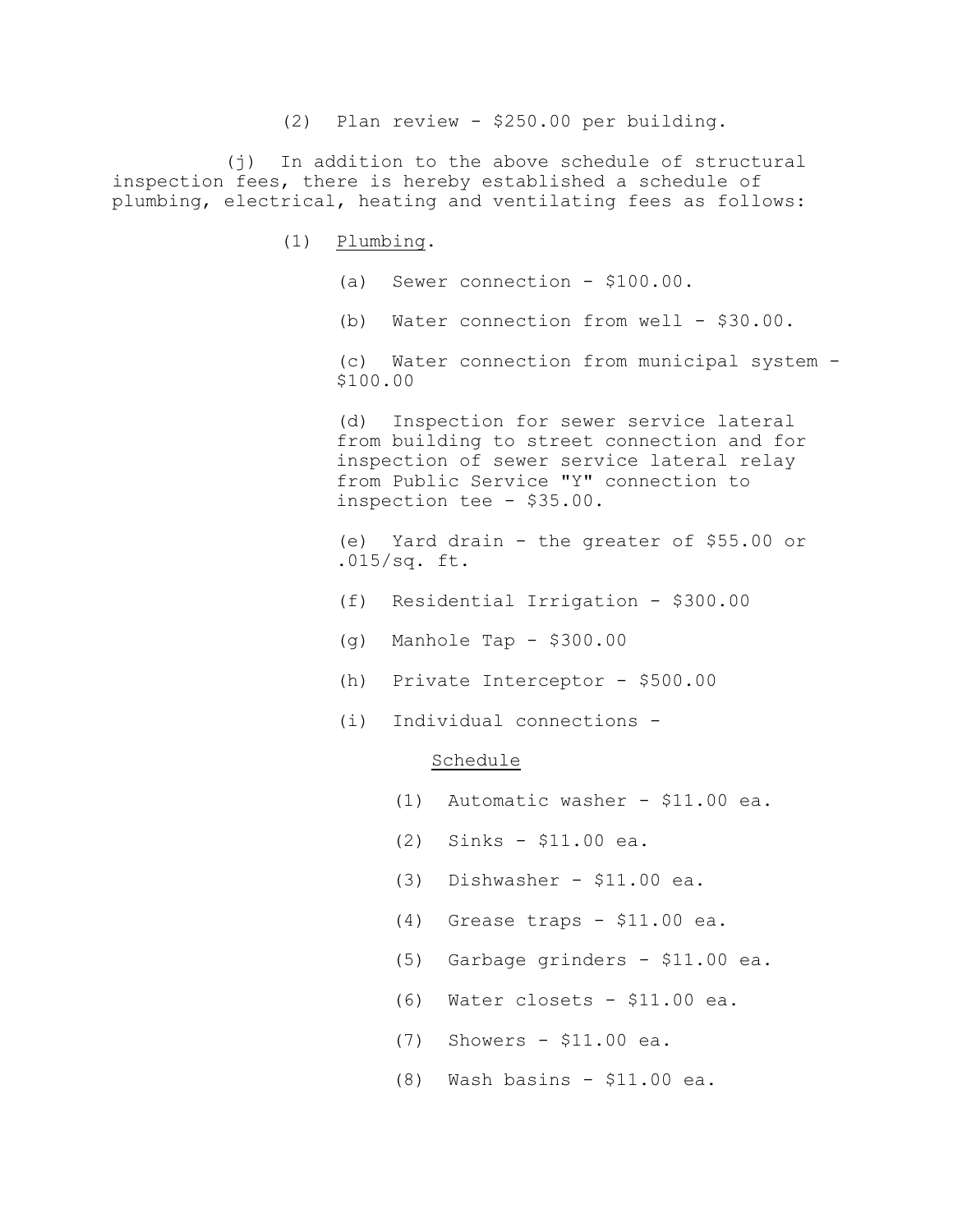- (9) Laundry tubs \$11.00 ea.
- (10) Urinals \$11.00 ea.
- (11) Bath tubs \$11.00 ea.
- (12) Bubblers \$11.00 ea.
- (13) Floor drains \$11.00 ea.
- (14) Grease interceptor \$60.00 ea.
- (15) Sillcocks \$11.00 ea.
- (16) Water heaters \$11.00 ea.
- (17) Wash fountains \$11.00 ea.
- (18) Storm sewer conductor \$11.00 ea.
- (19) Sump pumps \$11.00 ea.
- (20) Catch basins com. \$60.00 ea.
- (21) Ejectors or pumps \$25.00 ea.
- (22) Water softners \$11.00 ea.
- (23) Inside sewers \$25.00 ea.
- (24) Pump \$20.00 ea.
- (25) High pressure boiler \$50.00 ea.
- (26) Manholes \$100.00 ea.
- (27) Sewer tap \$100.00 ea.
- (28) Storm sewer and san. sewer \$100.00 ea.
- (29) Commercial storm sewer 10¢/foot.
- (30) Lateral connections
	- (a) 100 ft. or less \$50.00 ea.
	- (b) over 100 ft outside 50¢ per foot.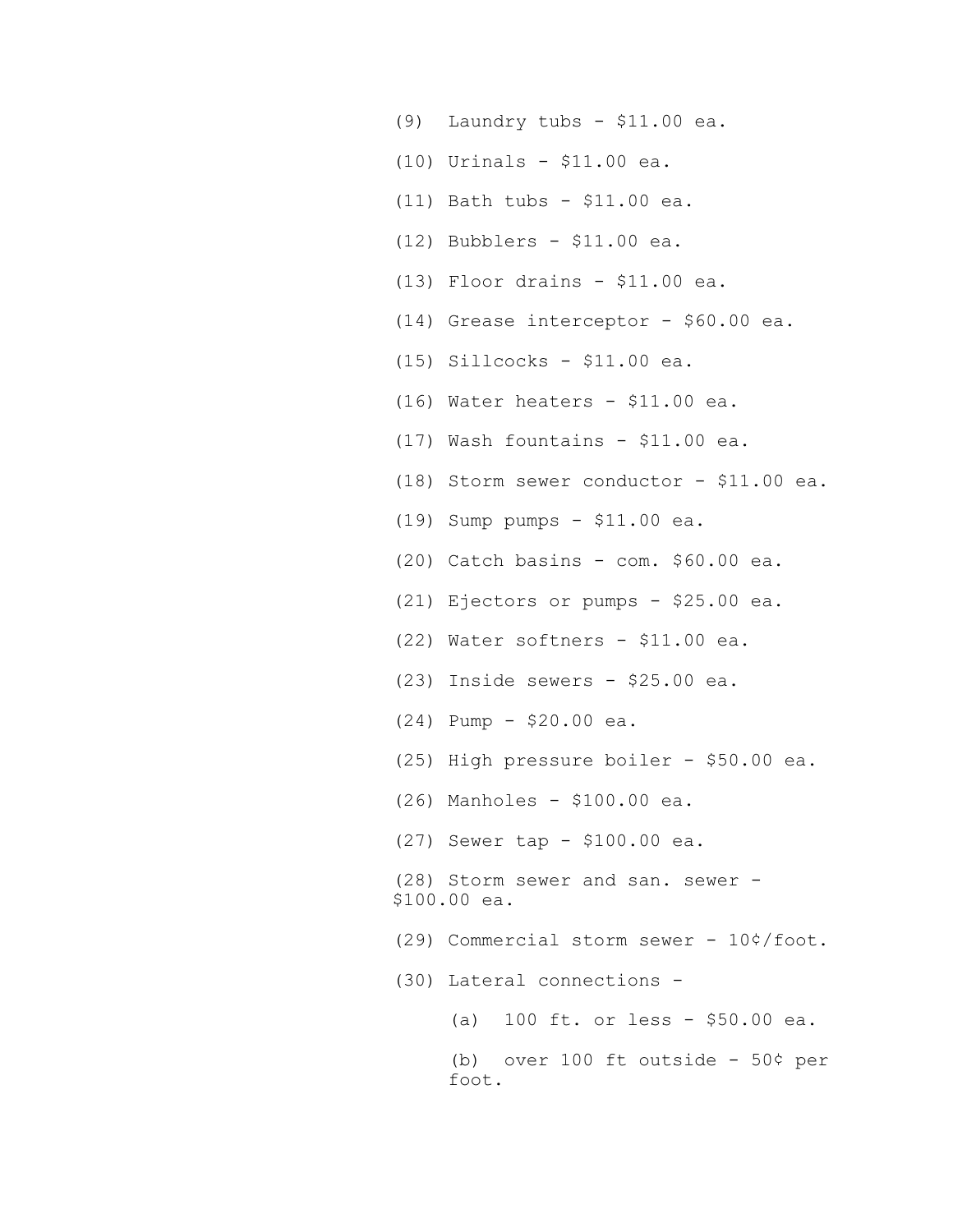(c) over 100 ft inside - 50¢ per foot. (31) Extension of house drain where fixtures already installed - \$40.00 minimum. (32) Failure to call for inspection - \$50.00 ea. (33) Reinspection - \$40.00 ea. (34) Road cut repair (when req.) - See Ordinance. (35) Other fixtures not listed above - \$11.00 ea. (36) Minimum permit fee - \$40.00 (2) Electrical. (a) Permit fee - 4¢ per sq. ft. (b) Electric range, dishwasher, water heater & clothes dryer - \$8.00 ea. (c) Garbage grinding & disposal unit - \$8.00 ea. (d) Gas burner, oil burner, or stoker 25¢ per HP - \$3.00 min. (e) Refrigerating, air cooling or similar 25¢ per HP - \$3.00 min. (f) Feeder or subfeeder #4 A.W.G. or larger - \$5.00 ea. (g) Temporary service permits - \$50.00 ea. (h) Service. (1) Each service switch amps. (2) 0 through 100 amps - \$75.00 ea. (3) 101 through 400 amps - \$100.00 ea. (4) 401 through 600 amps - \$100.00 ea.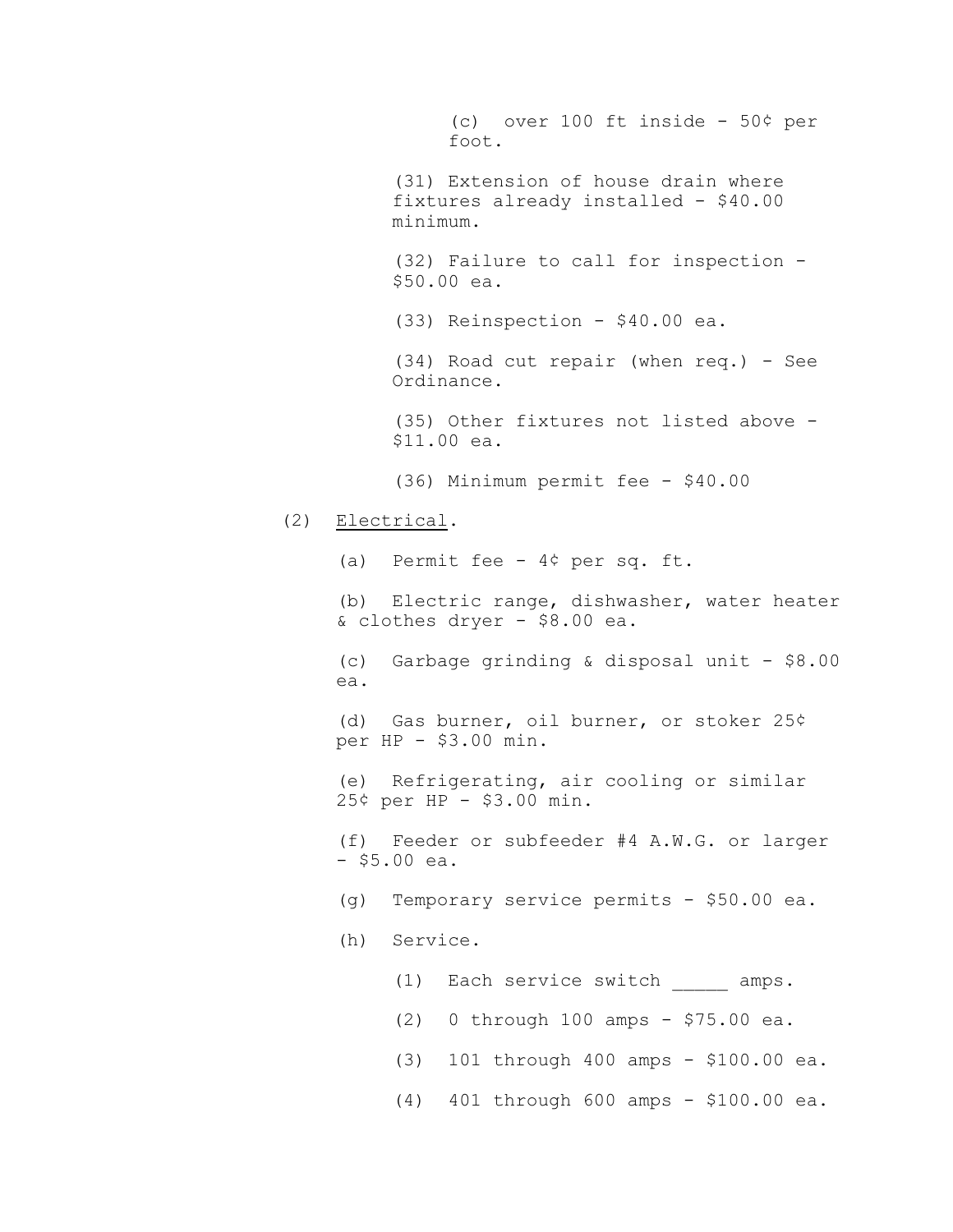(5) 601 through 1000 amps - \$125.00 ea. (6) Ea. add'l 1000 amp or fraction - \$8.00 ea. (i) Standby Generator (1) Generator - \$75.00 (2) Natural gas - \$50.00 (j) Motors - No. of motors total H.P.  $-$  \$.50/HP. (k) Fuel dispensing pumps - \$75.00 ea. (l) Rectifiers, transformers, generators, capacitors, welders, converters, reactors, electric melting furnaces, etc. - 25¢/Kw. (m) Space heating systems per circuit - \$5.00 ea. (n) Heating devices, miscellaneous - \$5.00 ea. (o) Dimmers per 1000 watts - \$1.00 ea. (p) Power receptacles - 230 volts (1) 20 through 30 amps - \$4.00 ea. (2) over 30 amps - \$5.00 ea. (q) Wireways, busways, underfloor raceways, auxiliary gutters - 50¢/ft. (r) Strip lighting, plug-in strip, trol-educt or similar systems - 15¢/ft. (s) Searchlights, arc, mercury, sodium vapor lights, etc. - \$1.00 ea. (t) Studded lights, festoon lighting, stage lights, per outlet - 20¢ ea. (u) X-ray machines, motion picture machine, etc. - \$4.00 ea. (v) Stage pockets, spot lights & other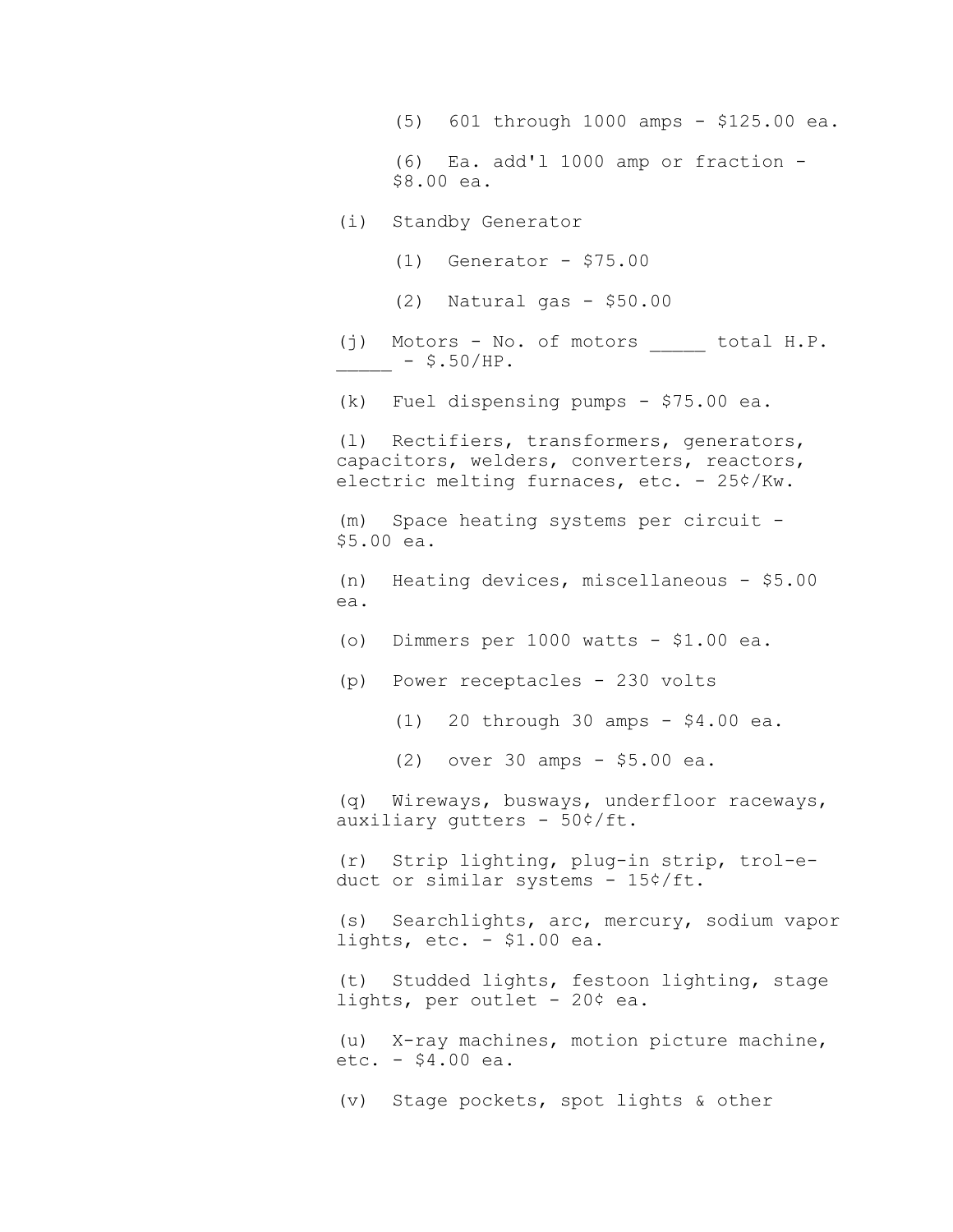apparatus - \$3.00 ea.

(w) Electric signs, 10¢ each socket, 50¢ for each additional transf - \$4.00 min.

- (x) Swimming pool wiring.
	- (1) Permanent pool \$75.00.
	- (2) Storable pool \$40.00.

(y) Electrical to detached garages, accessory or utility buildings - \$25.00.

- (z) Fire alarm system (required) \$5.00.
- (aa) Smoke detectors (required) \$2.00.

(bb) Re-inspection - \$30.00.

(cc) Minimum charge for any one permit - \$40.00.

(dd) Failure to call for inspection - \$50.00.

## (3) Heating and Air Conditioning.

(a) Energy code computations - minimum \$50.00 per hour.

(b) Gas, oil or solid fuel heating unit to include duct work 6¢ per square foot, all heated areas - minimum \$40.00.

(c) Each additional unit - \$40.00.

(d) Fireplace to include free standing units  $-$  \$75.00.

(e) Air conditioning other than wall units 6¢ per square foot. Permanently installed wall units - per unit \$3.00.

(f) Additions or alterations to existing heating or air conditioning units, to include replacement of units - \$40.00.

(g) Gas or oil hot water heater, to include replacement - \$40.00.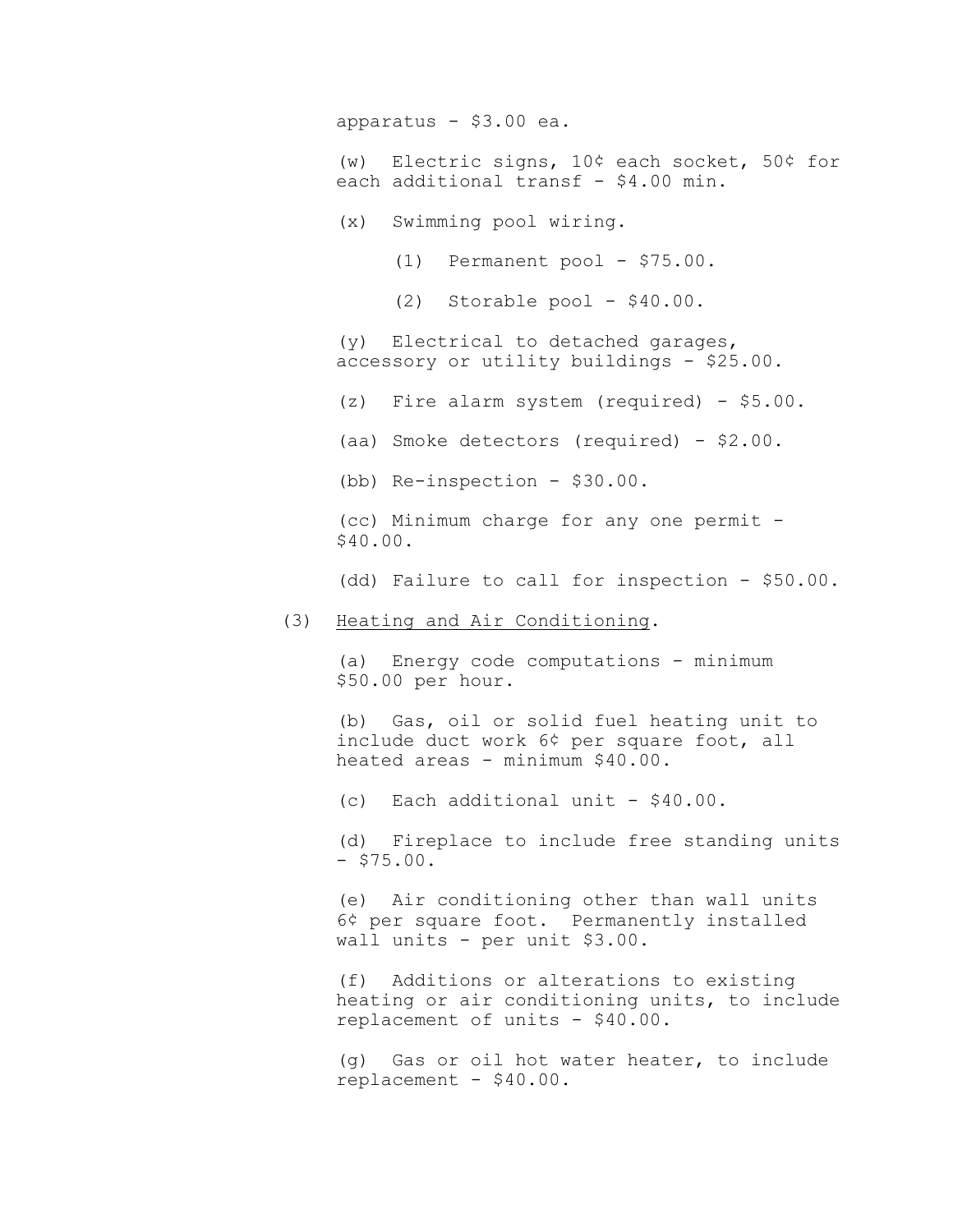- (k) Occupancy Permit.
	- (1) Only issued after completion
		- (a) Single family home \$80.00
		- (b) Multi-family Residential per living unit, fee - \$100.00.
		- (c) Commercial & industrial per unit \$100.00.
	- $(2)$  Change of use permit \$100.00.
- (l) Moving.

(1) House or commercial building 3¢ per square foot - minimum \$40.00 and road bond.

(2) Garage, utility or accessory - \$40.00 and road bond.

(3) Inspection of house or commercial building before moving (in advance) - \$40.00.

(4) Inspection of garage or utility before moving  $(in advance) - $40.00.$ 

(5) Plumbing, electrical, heating and ventilating inspection fees are as set forth above in Sections  $(e)$ ,  $(f)$  and  $(q)$ .

(m) Miscellaneous.

(1) A razing or wrecking fee - \$50.00.

(2) Residential fire suppression system - \$150.00.

(3) Other inspection/services not listed - \$50.00 per hour.

- (4) Signs \$3.75 per sq. ft. for all signs.
- (5) Research fees \$50.00 per hour.

(6) Ordinance enforcement administration fees - \$50.00 per hour.

(7) Certified mail - prevailing rate.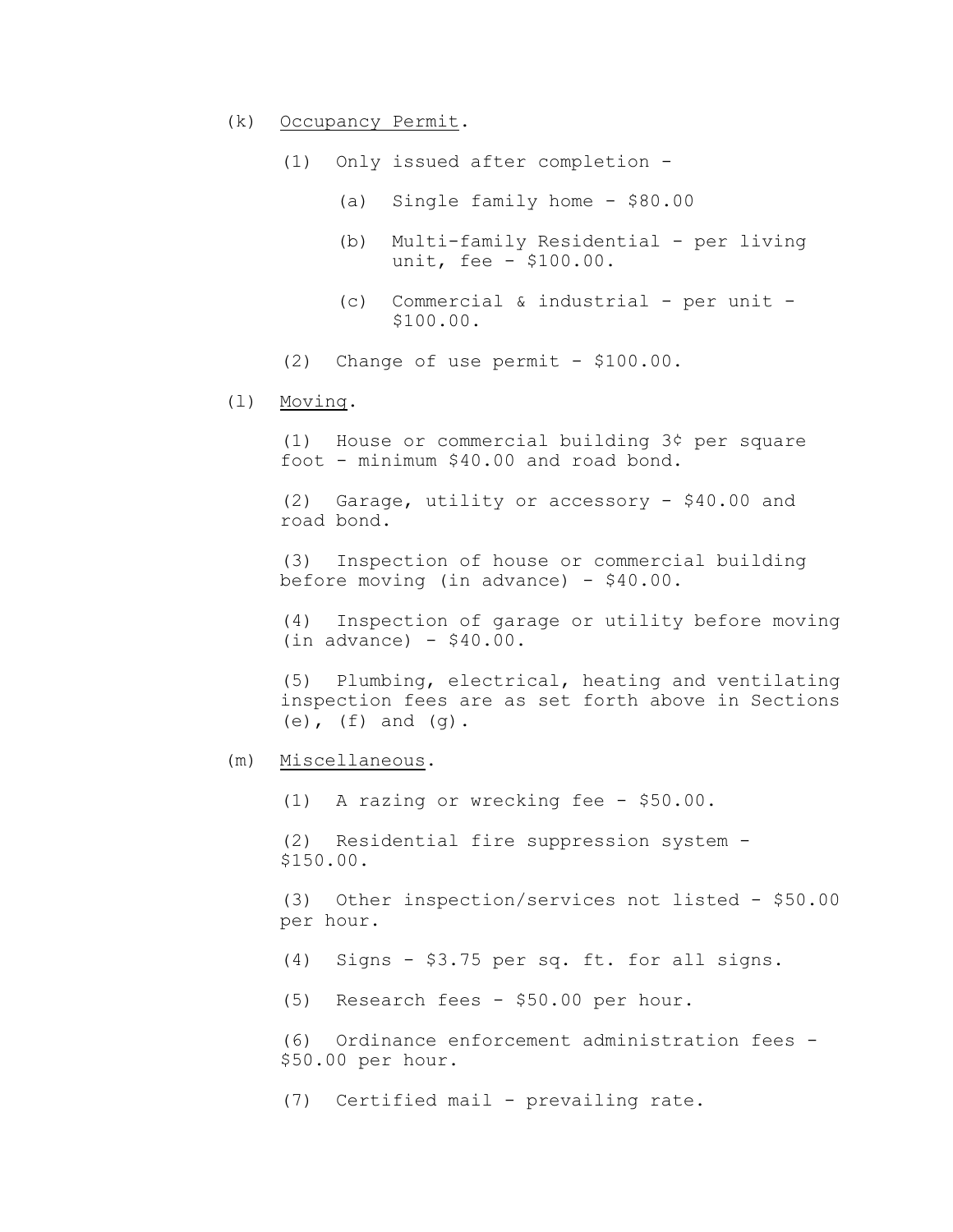(8) Process servicing fees - prevailing rate. (9) Boating pier permit - \$35.00. (10) Shoreline restoration - \$50.00. (11) Zoning verification letter - \$50.00. (12) FEMA lomr letter application processing - \$200.00. (13) Flood plain review letter - \$40.00. (14) Liquor license life safety inspection - \$25.00 per building. (15) Amusement machine inspection - \$25.00 per building. (16) Fireworks vendor site inspection fee - \$50.00. (17) Fire alarm system review fee - \$50.00 and consultants fee schedule. (18) Fire alarm inspection fee - \$200.00. (19) Burning permit - \$10.00. (20) Fire sprinkler review fee - \$50.00 and consultants fee schedule. (21) Fire sprinkler inspection fee - \$200.00. (22) Irrigation system review fee - \$200.00. (n) Swimming Pools, Decorative Fountain Pools, Decks and Gazebos. (1) Decks and Gazebos - 28¢ per sq. ft. - minimum \$40.00. (2) Plan review of decks - \$25.00. (3) Fences - \$40.00. (4) Pool plan review - \$25.00. (5) Pools and hot tubs - \$75.00.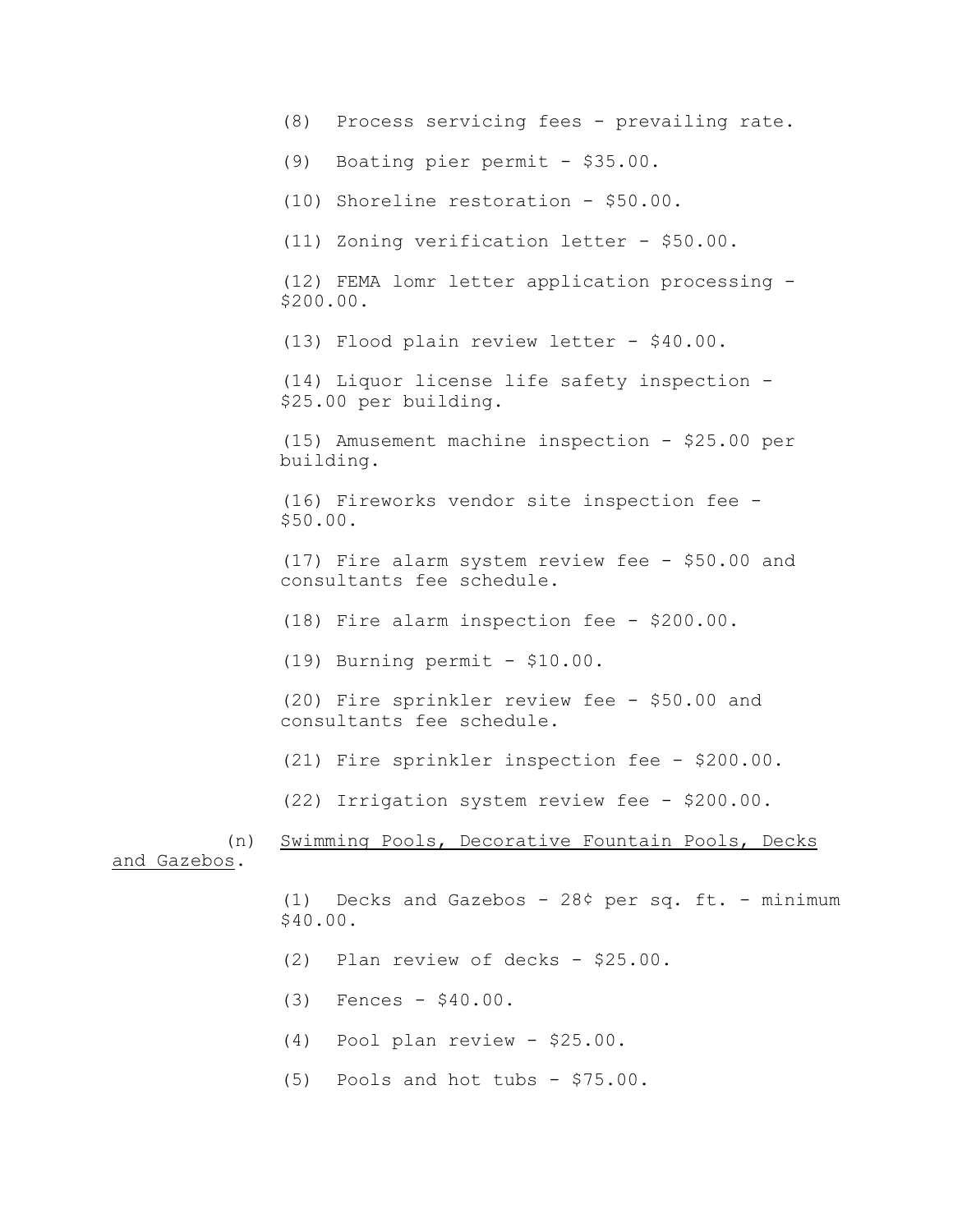(1) Alter or remodel - \$30.00.

(o) Signs.

(1) Up to 50 square feet -  $$3.75/sq$ . ft.

(p) Renewal.

(1) When a building permit is renewed for any cause, the renewal fee shall be the percentage of the original permit fee not inspected at time of renewal - minimum \$40.00.

(2) Street and sidewalk excavations - \$50.00.

(3) Sidewalk new construction and repair - \$50.00.

(4) NEW driveway or culvert - \$40.00.

(5) Repair to existing driveway-permit required - NO FEE.

- (6) Street opening \$100.00.
- (q) Plan Examination.
	- (1) One and two family residence \$50.00.

(2) Apartments, three family residence, row housing, multiple family dwelling - \$200.00. NOTE: Heating plans submitted separately - \$50.00.

 $(3)$  Commercial - industrial & additions -\$200.00.

- (r) Special Inspections.
	- (1) \$50.00/hour (one hour minimum).
	- (2) Permit to start early \$100.00.
	- (3) Abandon sewer inspection \$300.00.

(4) Change in sewer service from active to inactive - \$200.00.

(5) Change in sewer service from inactive to active - \$200.00.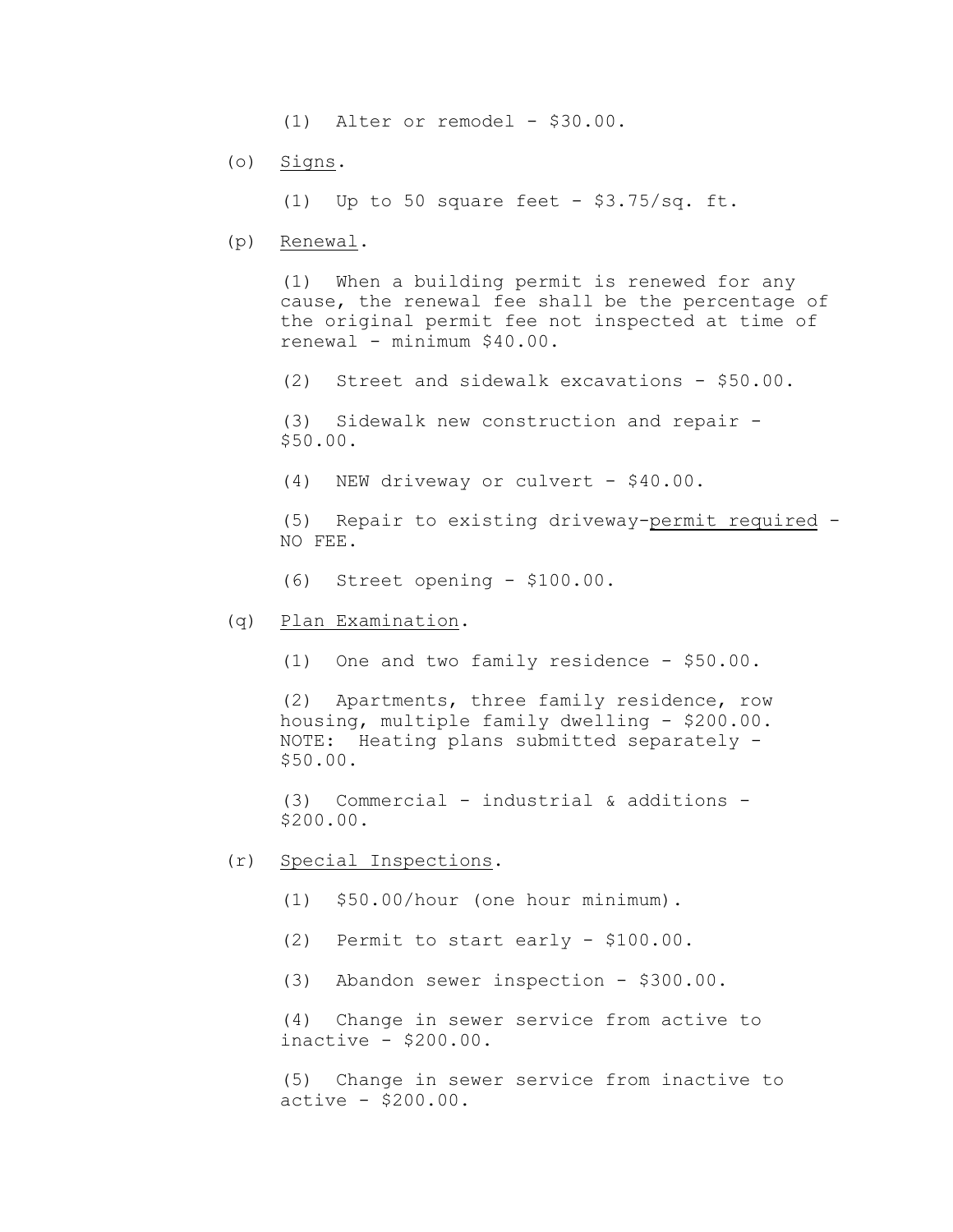(s) Erosion Control Plan Review -

(1) \$150.00 minimum and \$.02 per sq. ft. of area disturbed.

(t) Stormwater Drainage Plan Review -

(1) \$100.00 minimum and \$.02 per sq. ft. of affected area.

(u) Site Plan Review - (does not include erosion or stormwater review

- (1) 0 10,000 sq. ft. \$500.00.
- (2) 10,001 50,000 sq. ft. \$750.00.
- (3) 50,001 100,000 sq. ft. \$1,000.00.
- (4) over 100,000 sq. ft. \$1,200.00.
- (v) Zoning Permits.
	- (1) New.
		- (a) Single family house \$60.00.
		- (b) Commercial  $-$  \$200.00 per building.
		- (c) Multi-family \$100.00 per unit.
		- (d) Institutional \$150.00 per building.
		- (e) Athletic facility \$150.00 per feature.
	- (2) Accessories.

(a) Detached Accessory - Garage, deck, pool, etc. - \$40.00 per improvement.

- (b) Fence \$40.00.
- (3) Additions.
	- (a) Single family house \$40.00.

(b) Commercial and multiple family house - \$100.00.

(c) Institutional - \$100.00.